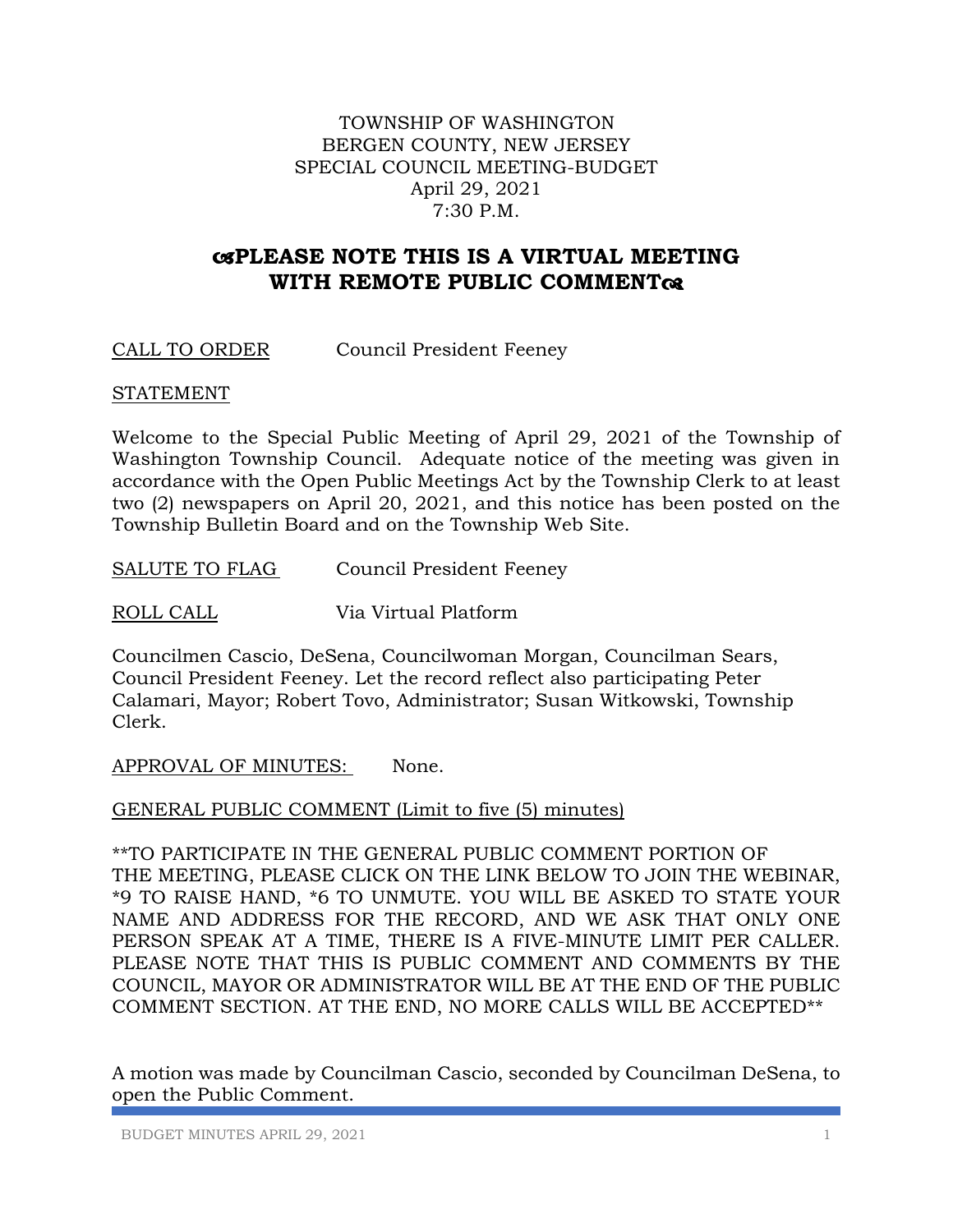Ayes: Councilmen Cascio, DeSena, Councilwoman Morgan, Councilman Sears, Council President Feeney. Nays: None.

No comments/calls were received.

A motion was made by Councilman DeSena, seconded by Councilman Cascio, to close the Public Comment.

Ayes: Councilmen Cascio, DeSena, Councilwoman Morgan, Councilman Sears, Council President Feeney.

Nays: None.

RESOLUTIONS: None.

DISCUSSION

2021 Budget

Page 53

Recreation – Cheer Uniform/Safety Equipment 1-01-28-370-402

Mayor Calamari stated regarding Recreation, we decided this year that all the programs will be self-funded. Since COVID last year cancelled the programs, we decided this would be a good year to start, we will make the best estimates as to how much the registration fee will be to cover the program. With a little cushion in it for miscellaneous, to cover any overruns this year, all the income will go into and stay in Trust. Councilwoman Morgan stated regarding Cheer Uniforms/Safety Equipment, there are monies in that line, she would like a start an Intro to Cheer Camp for K-2 program. That age group is not being absorbed into the Westwood Program and the operating cost for that would be Tshirts/short. The fee would be nominal, it would be parent driven, no coaches, the line currently stands at \$7,000, she would like reduce the line by \$6,500, leaving \$500. Councilman Cascio asked why was \$7,000 put in that line item? Councilwoman Morgan replied that was what we had in there for new uniforms when Cheer was in the Township, now that we merged, we do not need new uniforms.

A motion was made by Councilwoman Morgan, seconded by Council President Feeney, Recreation – Cheer Uniform/Safety Equipment.

Ayes: Councilmen Cascio, DeSena, Councilwoman Morgan, Councilman Sears, Council President Feeney.

Nays: None.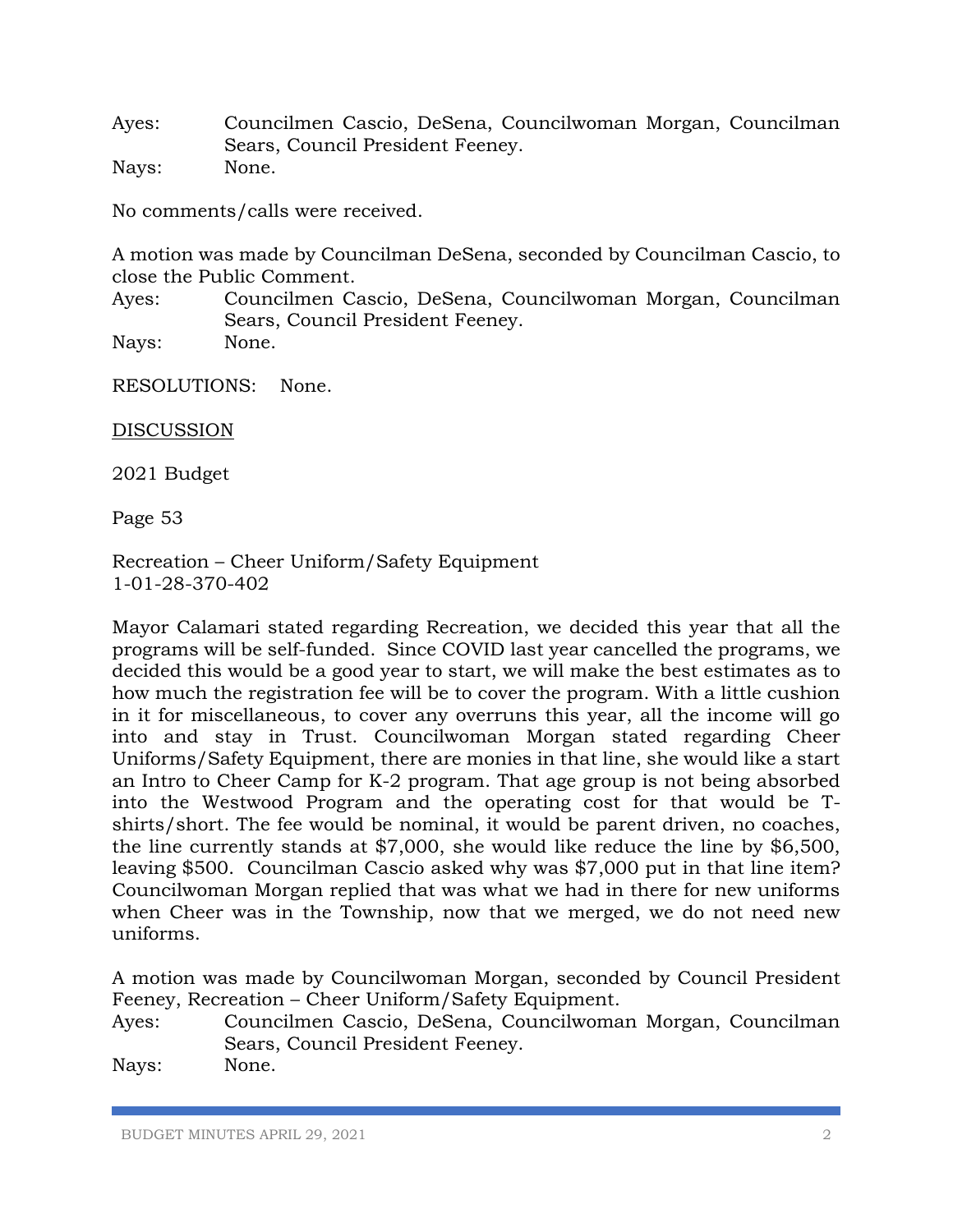# Recreation – Cheer Uniform/Safety Equipment 1-01-28-370-402

| REC \$7,000 | <b>DECREASE \$6,500</b> | BUDGET \$500 |
|-------------|-------------------------|--------------|
|             |                         |              |

Page 52

Recreation - Lacrosse Venue & Lights 1-01-28-370-406

Administrator Tovo stated this in the event we need to rent portable lights, we did last year, we hope that will not be the case. Mayor Calamari requests this be tabled, there may be new information.

Recreation - Lacrosse Venue & Lights

| 1-01-28-370-406 |                |               |
|-----------------|----------------|---------------|
| REC \$2,500     | <b>FLAGGED</b> | UDGET \$2,500 |

Page 54

Recreation – Miscellaneous 1-01-28-370-778

Mayor Calamari stated he just noticed there are two Recreation – Miscellaneous, page 53, the \$6,000 (1-01-28-370-500) is for background checks, page 54 (1-01- 28-370-778) is for program overruns, he would like to combine the monies making it \$10,000, eliminating line item, page 54, 1-01-28-370-778.

Councilman DeSena asked does the \$6,000 include more than just background checks? Administrator Tovo replied it doesn't, this is the first year we are doing this, next year should be light year, depends on the coaches, we are not using JDP, we are using Identogo.

A motion was made by Council President Feeney, seconded by Councilman DeSena, to eliminate line item 1-01-28-370-778, combining those monies (\$4,000) to line item 1-28-370-500, making that line item \$10,000.

Ayes: Councilmen Cascio, DeSena, Councilwoman Morgan, Councilman Sears, Council President Feeney.

Nays: None.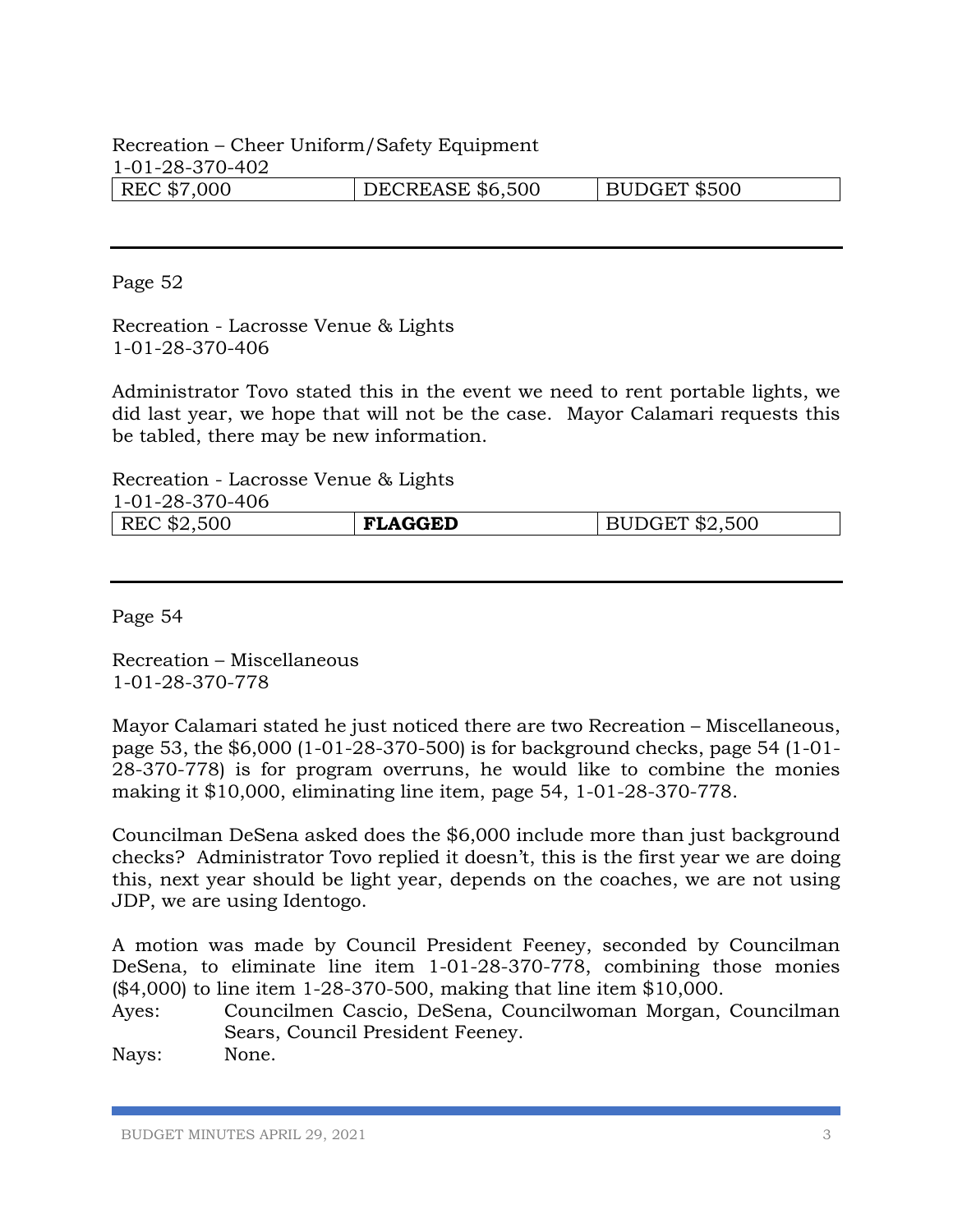\*Recreation – Miscellaneous

| 1-01-28-370-778 |                  |          |
|-----------------|------------------|----------|
| REC \$4,000     | DECREASE \$4,000 | BUDGET 0 |

\*Combine with line item below.

\*Recreation – Miscellaneous/Background Checks

| 1-01-28-370-500 |                  |                         |
|-----------------|------------------|-------------------------|
| REC \$6,000     | INCREASE \$4,000 | $\vert$ BUDGET \$10,000 |

Councilman DeSena asked what programs have background checks been done on so far? Administrator Tovo replied they have begun, he would have to check with Mr. Scudieri, he is handling this. Mayor Calamari stated the background checks have been done on Lacrosse.

Page 55

Recreation – Golden Senior Activities 1-01-28-371-000

Councilman DeSena asked \$20,000 was transferred out of Golden Seniors, 21- 153. Administrator Tovo replied he doesn't know; he believes it was a budget transfer.

A motion was made by Council President Feeney, seconded by Councilman DeSena, Recreation – Golden Senior Activities.

Ayes: Councilmen Cascio, DeSena, Councilwoman Morgan, Councilman Sears, Council President Feeney.

Nays: None.

Recreation – Golden Senior Activities

| 1-01-28-371-000 |
|-----------------|
|-----------------|

| REC \$23,000 | <b>CHANGE</b><br>NO. | <b>BUDGET \$23,000</b> |
|--------------|----------------------|------------------------|
|              |                      |                        |

Page 56

Council President Feeney stated she was looking at the NJ League of Municipalities website, there are programs with vendors, where they talk about getting garbage receptacles/recycling bins, getting them fully funded by having local businesses sponsor them. Administrator Tovo stated we have replaced all of our garbage cans and recycling bins through Clean Communities grants.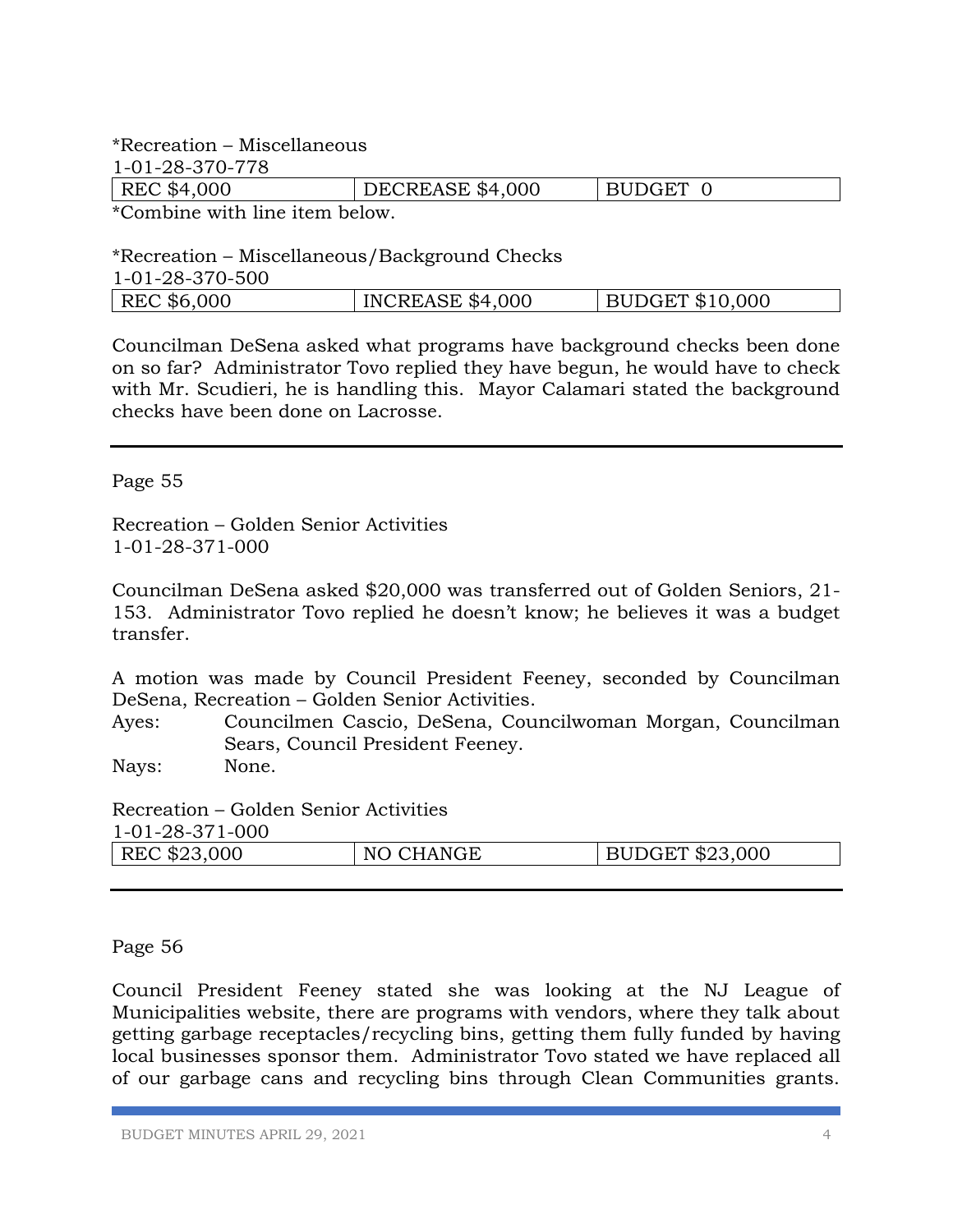Council President Feeney suggested looking into this for the future. Administrator Tovo stated we are in pretty good shape at this time.

Parks – Park/Field Maintenance Expenses 1-01-28-375-640

A motion was made by Council President Feeney, seconded by Councilman DeSena, Parks – Park/Field Maintenance Expenses.

Ayes: Councilmen Cascio, DeSena, Councilwoman Morgan, Councilman Sears, Council President Feeney.

Nays: None.

Parks – Park/Field Maintenance Expenses

| 1-01-28-375-640                |           |                        |
|--------------------------------|-----------|------------------------|
| REC \$55,000                   | NO CHANGE | <b>BUDGET \$55,000</b> |
| *Replace mulch at playgrounds. |           |                        |

Parks – Field Striping 1-01-28-375-781

Councilman Cascio stated we think we will be striping less since we will be using Westwood's fields. Administrator Tovo stated we do foresee using it this year, we can recommend reducing it by \$500.

A motion was made by Council President Feeney, seconded by Councilman Sears, Parks – Field Striping.

Ayes: Councilmen Cascio, DeSena, Councilwoman Morgan, Councilman Sears, Council President Feeney.

Nays: None.

Parks – Field Striping 1-01-28-375-781 | REC \$3,000 | DECREASE \$500 | BUDGET \$2,500

Page 58

Holiday Celebrations – Remembrances 1-01-30-420-001

A motion was made by Councilman Sears, seconded by Councilman DeSena,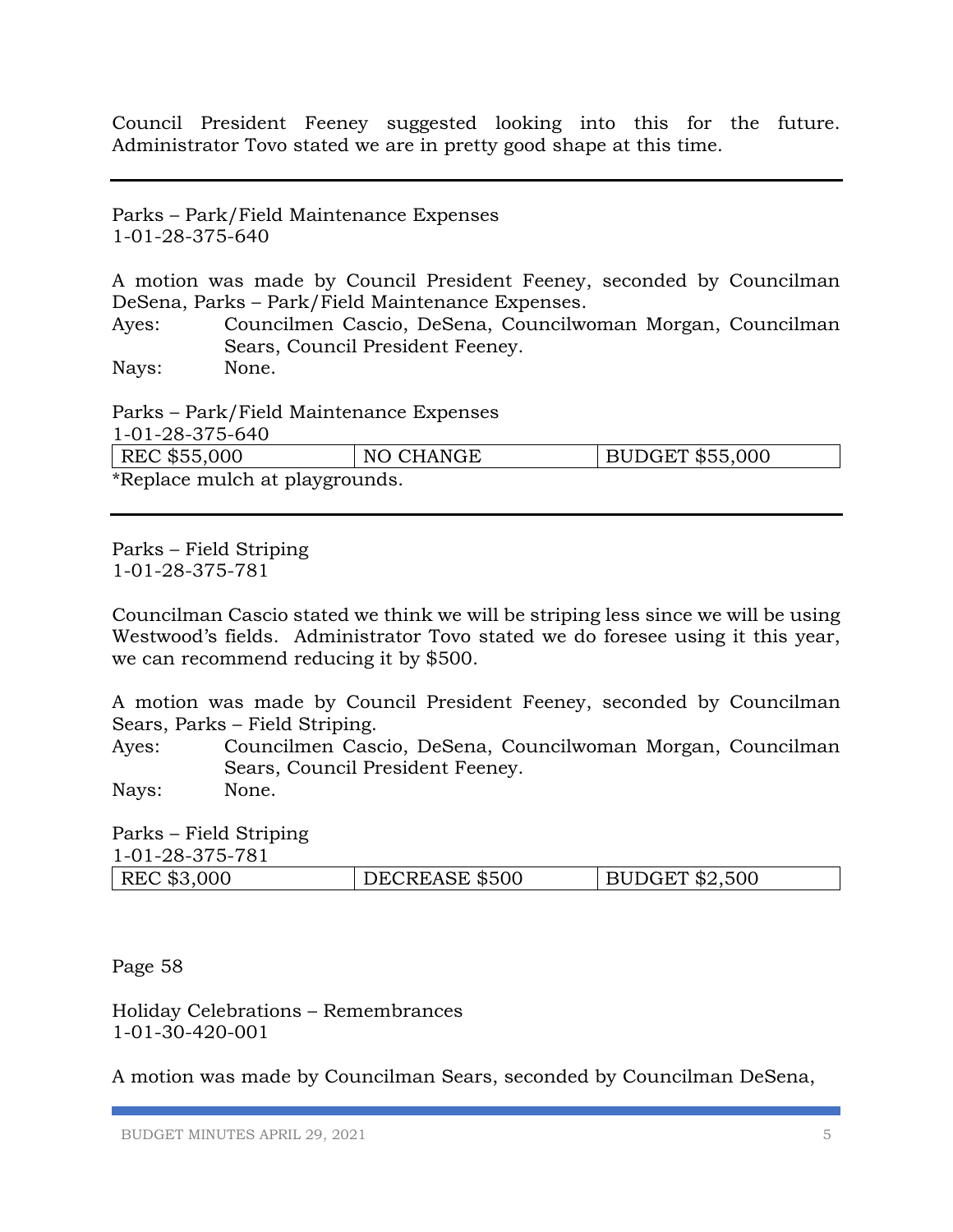Holiday Celebrations – Remembrances.

Ayes: Councilmen Cascio, DeSena, Councilwoman Morgan, Councilman Sears, Council President Feeney.

Nays: None.

Holiday Celebrations – Remembrances 1-01-30-420-001 REC \$12,000 NO CHANGE BUDGET \$12,000

Page 59

Firehouse – Electricity 1-01-31-430-001

Administrator Tovo stated we are working on our PSE&G bills; we are paying a set amount every month to pay back grants to reduce our energy cost. We are not seeing savings as of yet, once paid off, we will. He stated once the control systems are set, Honeywell parts are backordered, he would like to leave the numbers as requested to pay the bills.

A motion was made by Councilwoman Morgan, seconded by Council President Feeney, Firehouse – Electricity.

Ayes: Councilmen Cascio, DeSena, Councilwoman Morgan, Councilman Sears, Council President Feeney.

Nays: None.

Firehouse – Electricity 1-01-31-430-001

| 1013100001   |           |                        |
|--------------|-----------|------------------------|
| REC \$15,000 | NO CHANGE | <b>BUDGET \$15,000</b> |
|              |           |                        |

DMF Building – Electricity 1-01-31-430-002

Administrator Tovo stated with this budget, we were not sure of the timing of the tear-down of the building, there will be some electricity, there may be an increase in Town Hall, he would recommend a reduction of \$5,000.

A motion was made by Councilman DeSena, seconded by Councilwoman Morgan, DMF Building – Electricity.

Ayes: Councilmen Cascio, DeSena, Councilwoman Morgan, Councilman Sears, Council President Feeney.

Nays: None.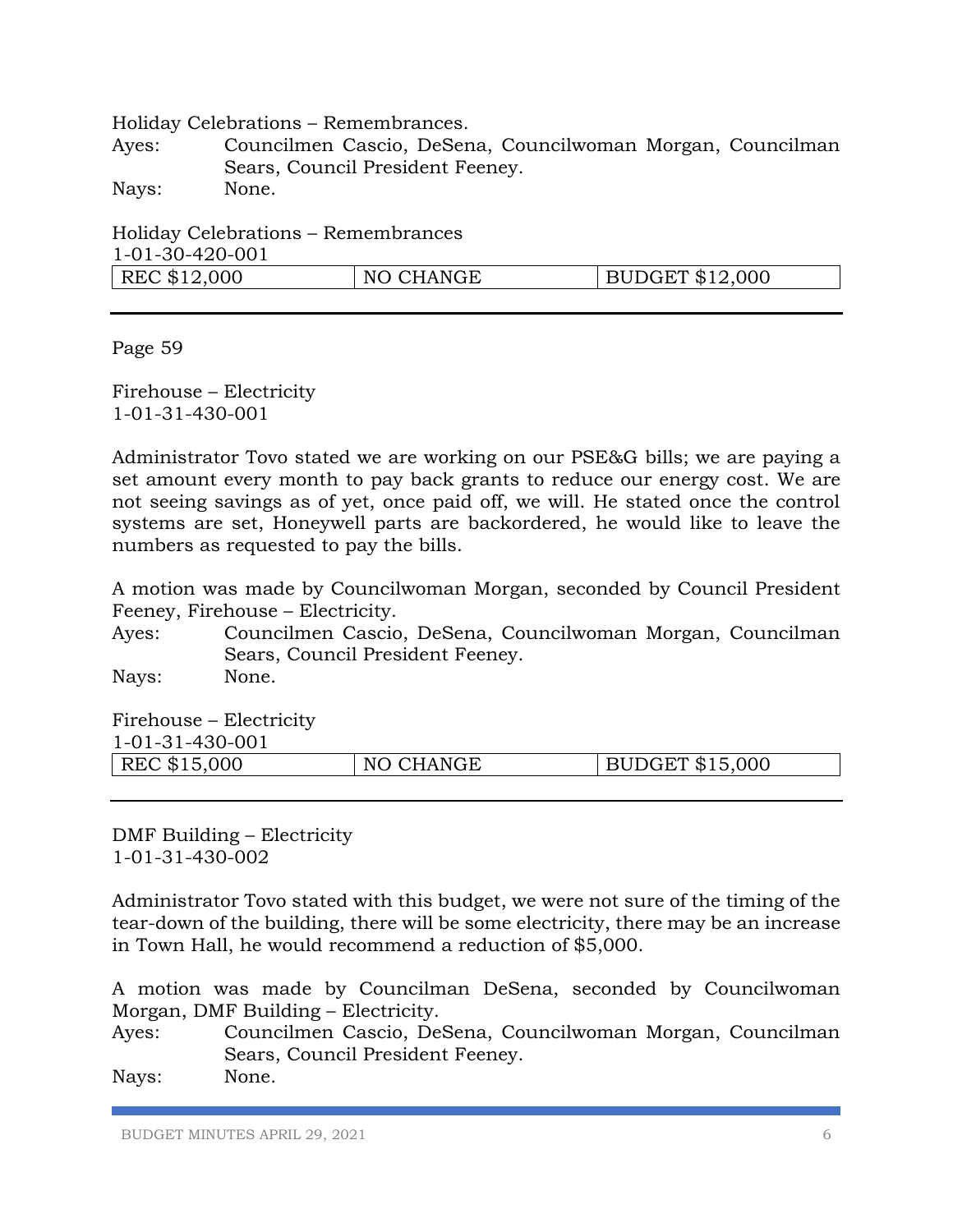DMF Building – Electricity 1-01-31-430-002 REC \$20,000 DECREASE \$5,000 BUDGET \$15,000

Town Hall – Electricity 1-01-31-430-003

Councilman DeSena asked regarding this line item, would Administrator Tovo be comfortable at \$25,000. Administrator Tovo replied he would be comfortable at \$30,000. Councilman DeSena stated we will not have any of the heaters, trucks, the space is being conditioned at Town Hall, they will be sitting in a room, he doesn't think all the costs from DMF building will transfer to Town Hall. Administrator Tovo stated there still be heaters in the temporary garage, electricity will be used.

A motion was made by Council President Feeney, seconded by Councilwoman Morgan, Town Hall – Electricity.

Ayes: Councilwoman Morgan, Councilman Sears, Council President Feeney.

Nays: Councilmen Cascio, DeSena,

Town Hall – Electricity 1-01-31-430-003 REC \$35,000 DECREASE \$5,000 BUDGET \$30,000

Councilman DeSena asked does Administrator Tovo know the status of the building permit for the new structure at the Town Hall parking lot, he has asked for the status for a few weeks now. Council President Feeney stated we do need to stay on schedule, we are behind. Administrator Tovo requested Councilman DeSena to reach out to him.

Street Lights & Traffic Controls 1-01-31-435-000

Administrator Tovo stated this is a hard line-item to project, the bill should have been charged elsewhere, this line item is a high priority to correct.

A motion was made by Councilman Sears, seconded by Council President Feeney, Street Lights & Traffic Controls.

Ayes: Councilmen Cascio, DeSena, Councilwoman Morgan, Councilman Sears, Council President Feeney.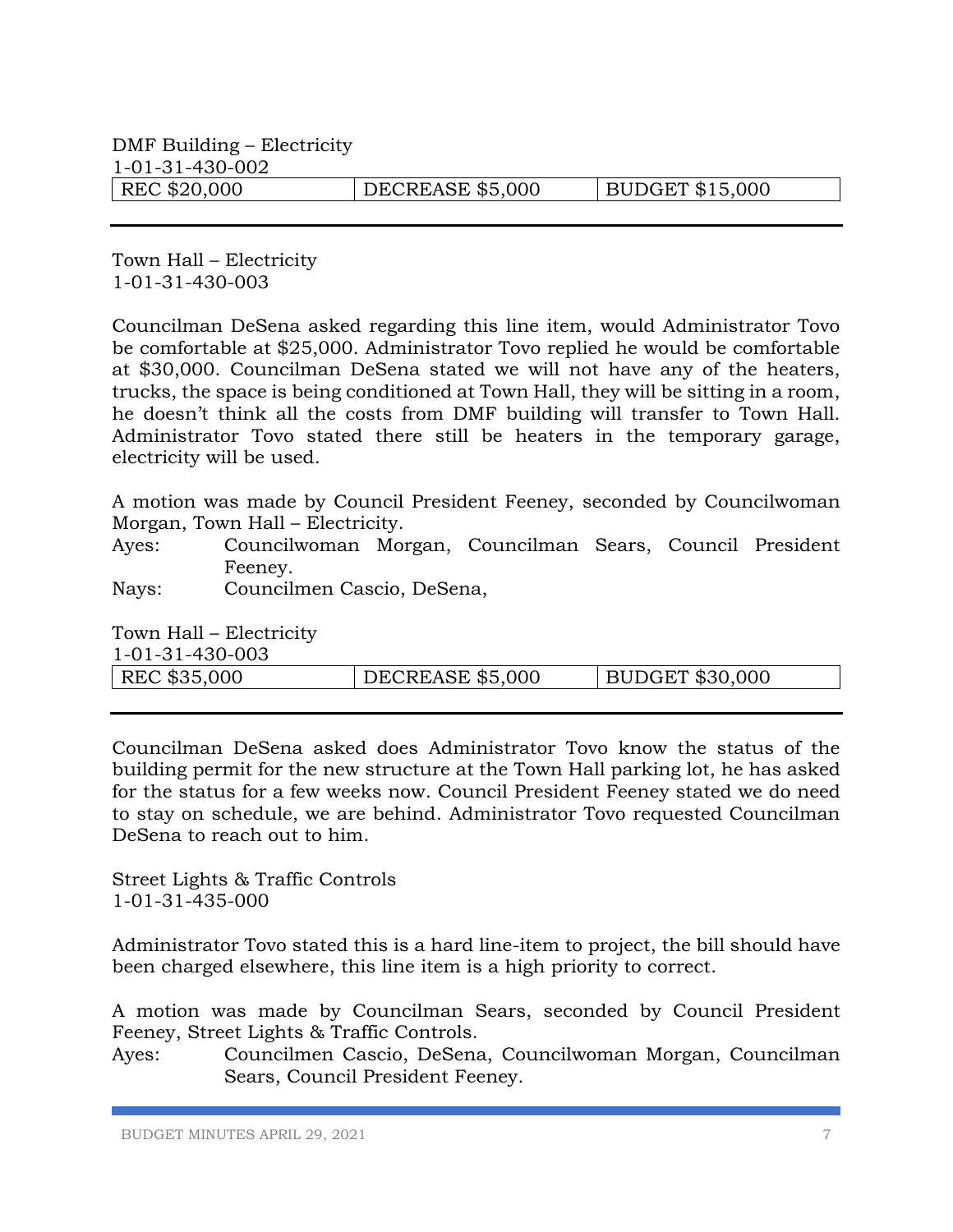Nays: None.

Street Lights & Traffic Controls 1-01-31-435-000 REC \$65,000 NO CHANGE BUDGET \$65,000

Administrative Offices – Telephone 1-01-31-440-603

A motion was made by Councilman Sears, seconded by Council President Feeney, Administrative Offices – Telephone.

Ayes: Councilmen Cascio, DeSena, Councilwoman Morgan, Councilman Sears, Council President Feeney.

Nays: None.

Administrative Offices – Telephone

| 1-01-31-440-603 |           |                        |
|-----------------|-----------|------------------------|
| REC \$35,000    | NO CHANGE | <b>BUDGET \$35,000</b> |

Page 60

Water (SUEZ) 1-01-31-445-000

Councilman Sears stated it is a \$5,000 jump. Council President Feeney everyone was working from home. Administrator Tovo replied he agrees.

A motion was made by Council President Feeney, seconded by Councilman DeSena, Water.

Ayes: Councilmen Cascio, DeSena, Councilwoman Morgan, Councilman Sears, Council President Feeney.

Nays: None.

Water (SUEZ) 1-01-31-445-000 REC \$12,000 NO CHANGE BUDGET \$12,000

DPW Building – Gas (Natural) 1-01-31-446-002

BUDGET MINUTES APRIL 29, 2021 8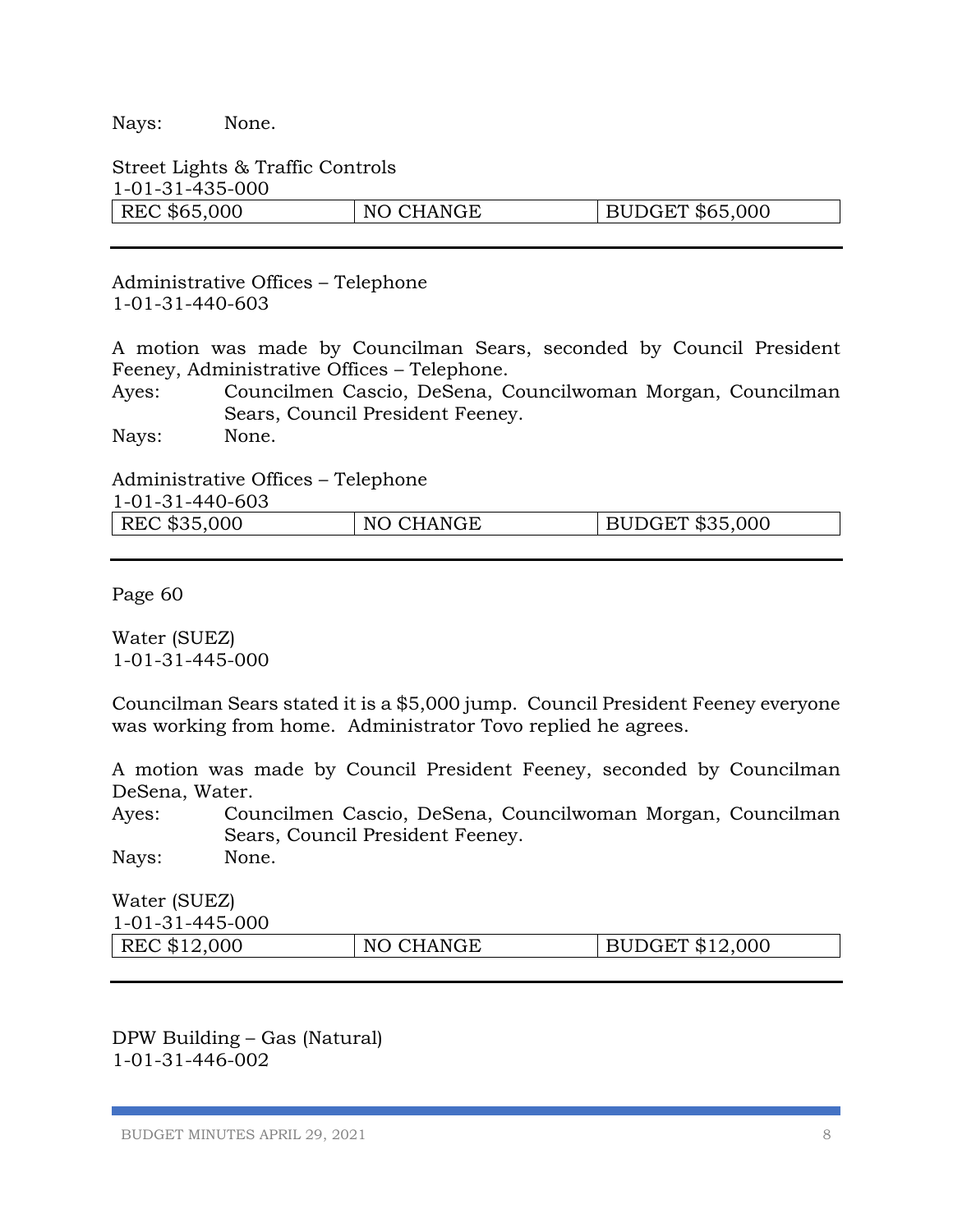Administrator Tovo requested a reduction of \$1,500.

A motion was made by Council President Feeney, seconded by Councilman Sears, DPW Building – Gas (Natural).

Ayes: Councilmen Cascio, DeSena, Councilwoman Morgan, Councilman Sears, Council President Feeney.

Nays: None.

DPW Building – Gas (Natural) 1-01-31-446-002

| LULLUTTTUUVA |                         |                       |
|--------------|-------------------------|-----------------------|
| REC \$4,500  | <b>DECREASE \$1,500</b> | <b>BUDGET \$3,000</b> |
|              |                         |                       |

Town Hall – Gas (Natural) 1-01-31-446-003

Administrator Tovo requested a reduction of \$4,000.

A motion was made by Council President Feeney, seconded by Councilwoman Morgan, Town Hall – Gas (Natural).

Ayes: Councilmen Cascio, DeSena, Councilwoman Morgan, Councilman Sears, Council President Feeney.

Nays: None.

Town Hall – Gas (Natural) 1-01-21-446-003

| REC \$10,000<br><b>BUDGET \$6,000</b><br>DECREASE \$4,000 |  |
|-----------------------------------------------------------|--|

Page 61

Sanitary Sewer Fees – BCUA 1-01-31-455-200

A motion was made by Council President Feeney, seconded by Councilwoman Morgan, Sanitary Sewer Fees – BCUA.

Ayes: Councilmen Cascio, Councilwoman Morgan, Councilman Sears, Council President Feeney.

Nays: None.

Recuse: Councilman DeSena.

Sanitary Sewer Fees – BCUA 1-01-31-455-200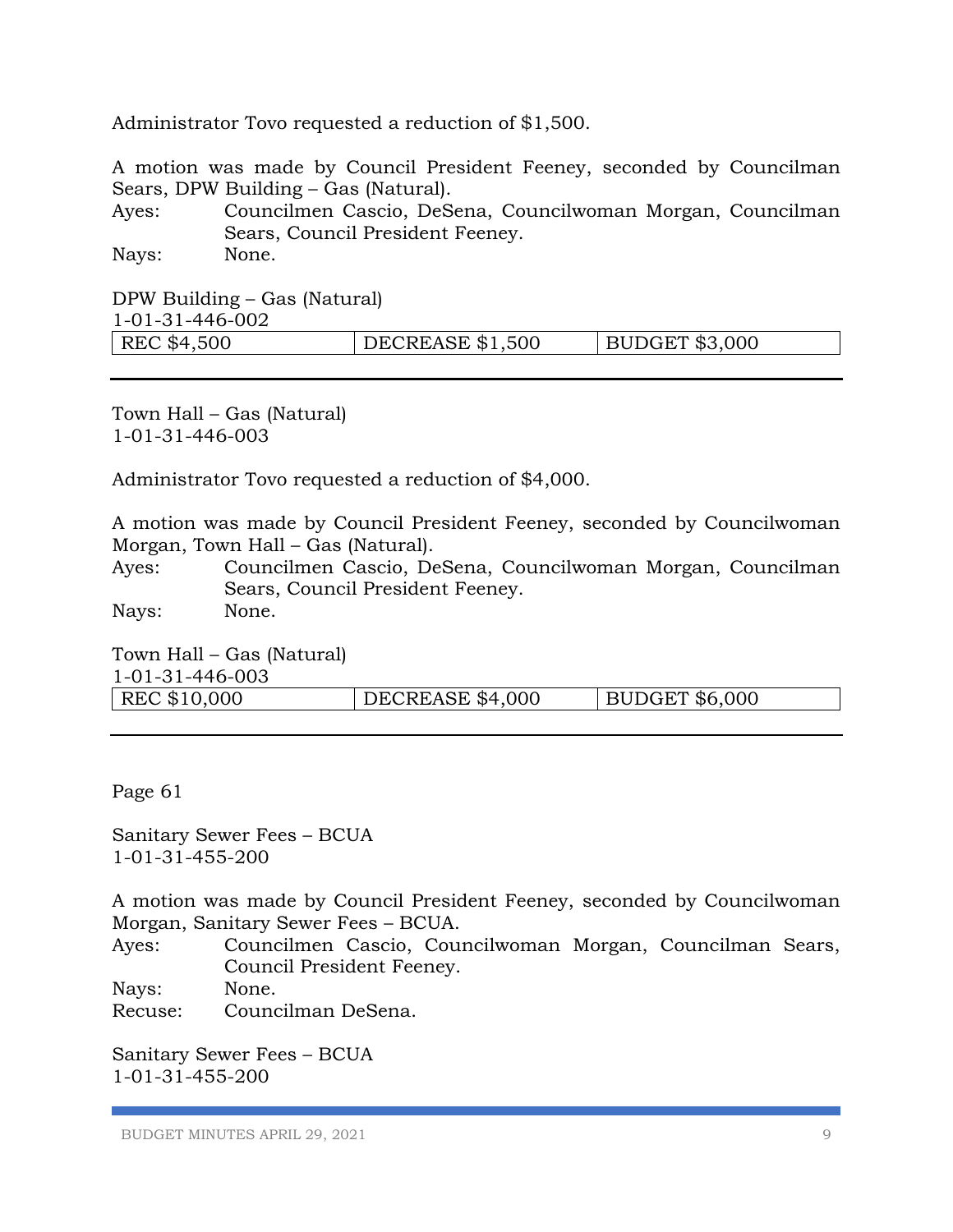Sanitary Sewer Fees – Other than BCUA 1-01-31-456-200

Councilman Cascio asked have we asked to be billed on a regular basis? Administrator Tovo replied we have. Bills were sporadic, not being paid, bills from surplus and when we asked, they replied they have so few customers on other systems. They do an audit, then send a bill, he has not seen contracts with the other jurisdictions. Councilman DeSena stated Hillsdale has only six homes connected to it.

A motion was made by Council President Feeney, seconded by Councilman DeSena, Sanitary Sewer Fees – Other than BCUA.

Ayes: Councilmen Cascio, DeSena, Councilwoman Morgan, Councilman Sears, Council President Feeney.

Nays: None.

Sanitary Sewer Fees – Other than BCUA

1-01-31-456-200

| REC<br>\$80,000 | <b>CHANGE</b><br>$N\subset$<br>◡ | <b>BUDGET \$80,000</b> |
|-----------------|----------------------------------|------------------------|
|                 |                                  |                        |

Police – Gasoline/Diesel 1-01-31-460-001

Councilman Sears asked since diesel is going up in price, will this cover the gas that is needed? Administrator Tovo replied the County does buy in bulk, so we do save some, we do pay less than the public. Councilman Sears stated he would like to bring this line item up to \$18,000, an increase of \$2,000. Councilman DeSena stated we are using the County.

A motion was made by Councilman Sears, seconded by Council President Feeney, Police – Gasoline/Diesel.

Ayes: Councilwoman Morgan, Councilman Sears, Council President Feeney.

Nays: Councilmen Cascio, DeSena,

Police – Gasoline/Diesel 1-01-31-460-001

|  | REC \$18,000 | NO CHANGE | BUDGET \$18,000 |
|--|--------------|-----------|-----------------|
|--|--------------|-----------|-----------------|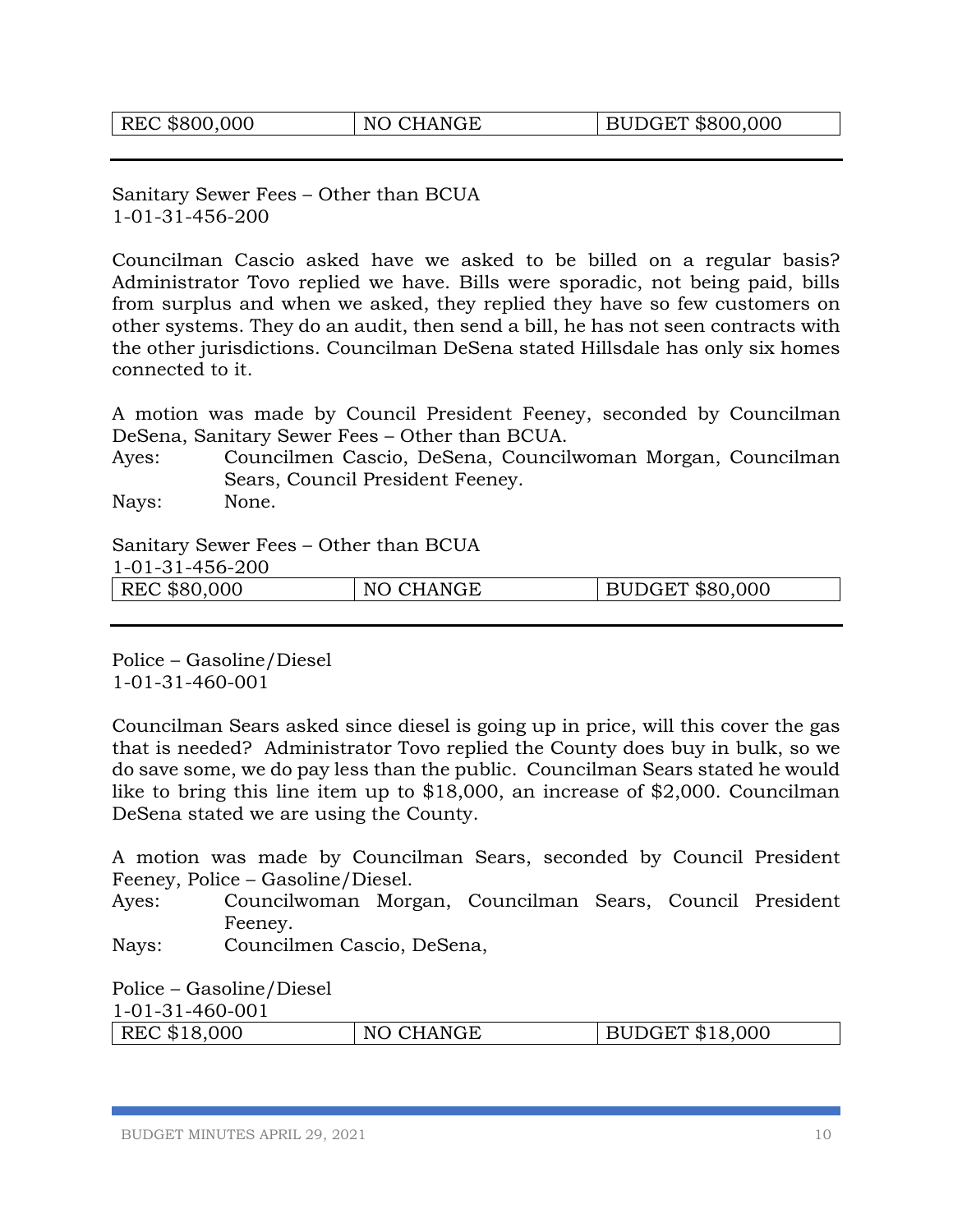DMF – Gasoline/Diesel 1-01-31-460-003

Councilman DeSena requested an increase of \$2,000 due to the new two garbage trucks. Administrator Tovo agreed.

A motion was made by Councilman DeSena, seconded by Councilwoman Morgan, DMF – Gasoline/Diesel.

Ayes: Councilmen Cascio, DeSena, Councilwoman Morgan, Councilman Sears, Council President Feeney.

Nays: None.

DMF – Gasoline/Diesel 1-01-31-460-003 | REC \$20,000 | INCREASE \$2,000 | BUDGET \$22,000

Page 62

Landfill Dumping Fees – Debris Program 1-01-32-465-000

Administrator Tovo stated we are collecting a lot of debris, we hope to stay as close as possible to this number, but it may increase.

A motion was made by Council President Feeney, seconded by Councilwoman Morgan, Landfill Dumping Fees – Debris Program.

Ayes: Councilmen Cascio, DeSena, Councilwoman Morgan, Councilman Sears, Council President Feeney.

Nays: None.

Landfill Dumping Fees – Debris Program  $1 - 01 - 32 - 465$   $000$ 

| REC \$70,000 | NO CHANGE | DGET \$70,000 |
|--------------|-----------|---------------|

Statutory Expense – PERS 1-01-36-471-000

Administrator Tovo stated increase is due to more personnel, it is Statutory, he is not sure, excluding the police and fire, 7% - 8%, new hires do not catch up until the second year.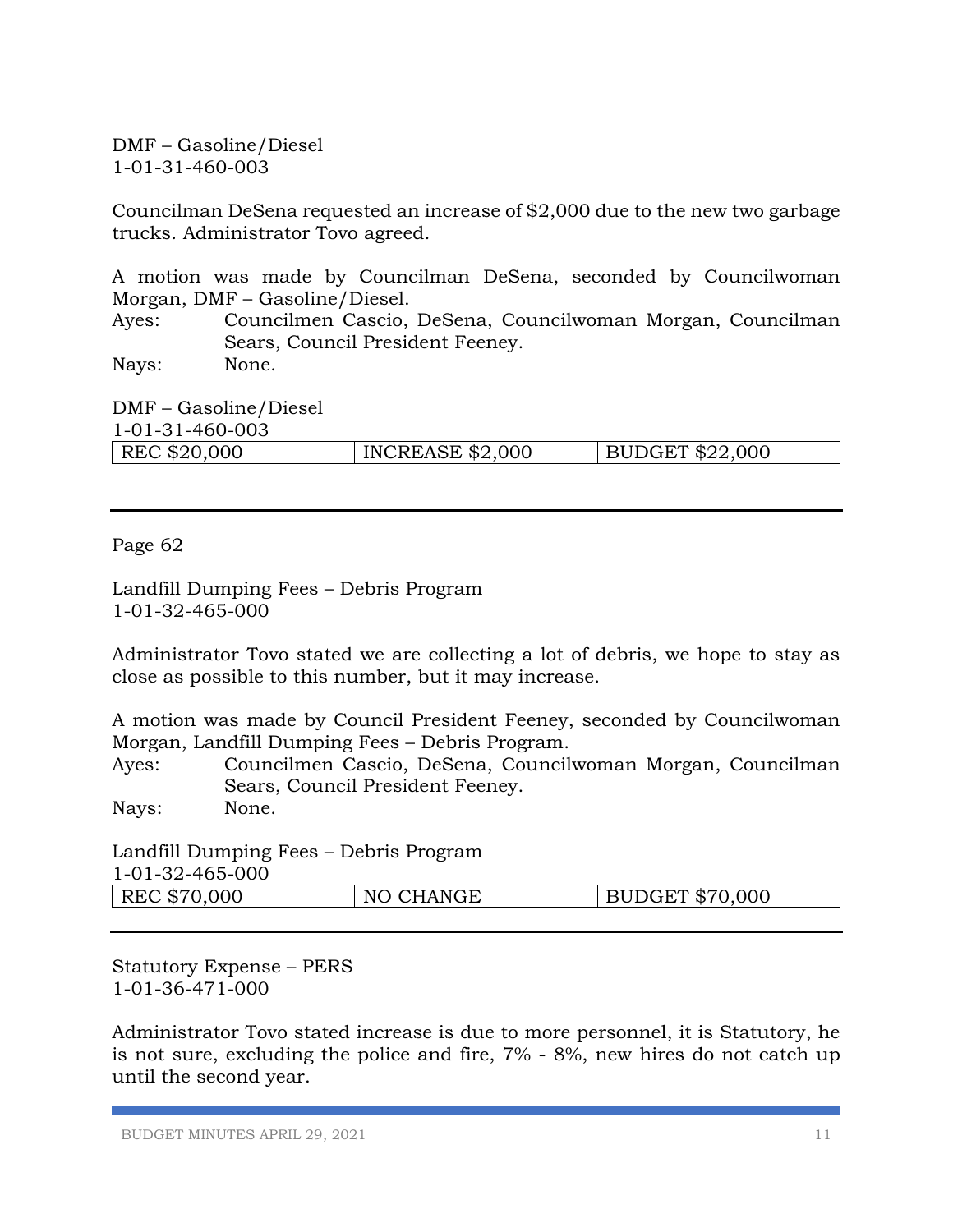A motion was made by Council President Feeney, seconded by Councilwoman Morgan, Statutory Expense – PERS.

Ayes: Councilmen Cascio, DeSena, Councilwoman Morgan, Councilman Sears, Council President Feeney.

Nays: None.

Statutory Expense – PERS 1-01-36-471-000 REC \$195,050 | NO CHANGE | BUDGET \$195,050 \*State bill.

Page 65

RES for Recycling Tonnage Grant 1-01-41-731-200 REC \$20,000 NO CHANGE BUDGET \$20,000 Match/\$20,000 not reflected, came in late. Council agrees.

RES For Clean Communities Program

| 1-01-41-732-200 |                |               |
|-----------------|----------------|---------------|
| REC \$30,000    | <b>FLAGGED</b> | <b>BUDGET</b> |

Administrator Tovo stated he will get back to Council on this line item.

Page 66

Matching funds for grants 1-01-41-750-200

Administrator Tovo stated this is for the dog park match, matching funds must come from current, additional funding from Capital, original idea was Sherry. Councilman Cascio stated it is still open with the Engineer, best suits the community, the last discussion was that it would be discussed at another time due to COVID. Council President Feeney stated with the acquisition of property, there may be a better location. Councilman Cascio state he recommends leaving something in there in case other grants come up.

A motion was made by Council President Feeney, seconded by Councilwoman Morgan, Matching funds for grants.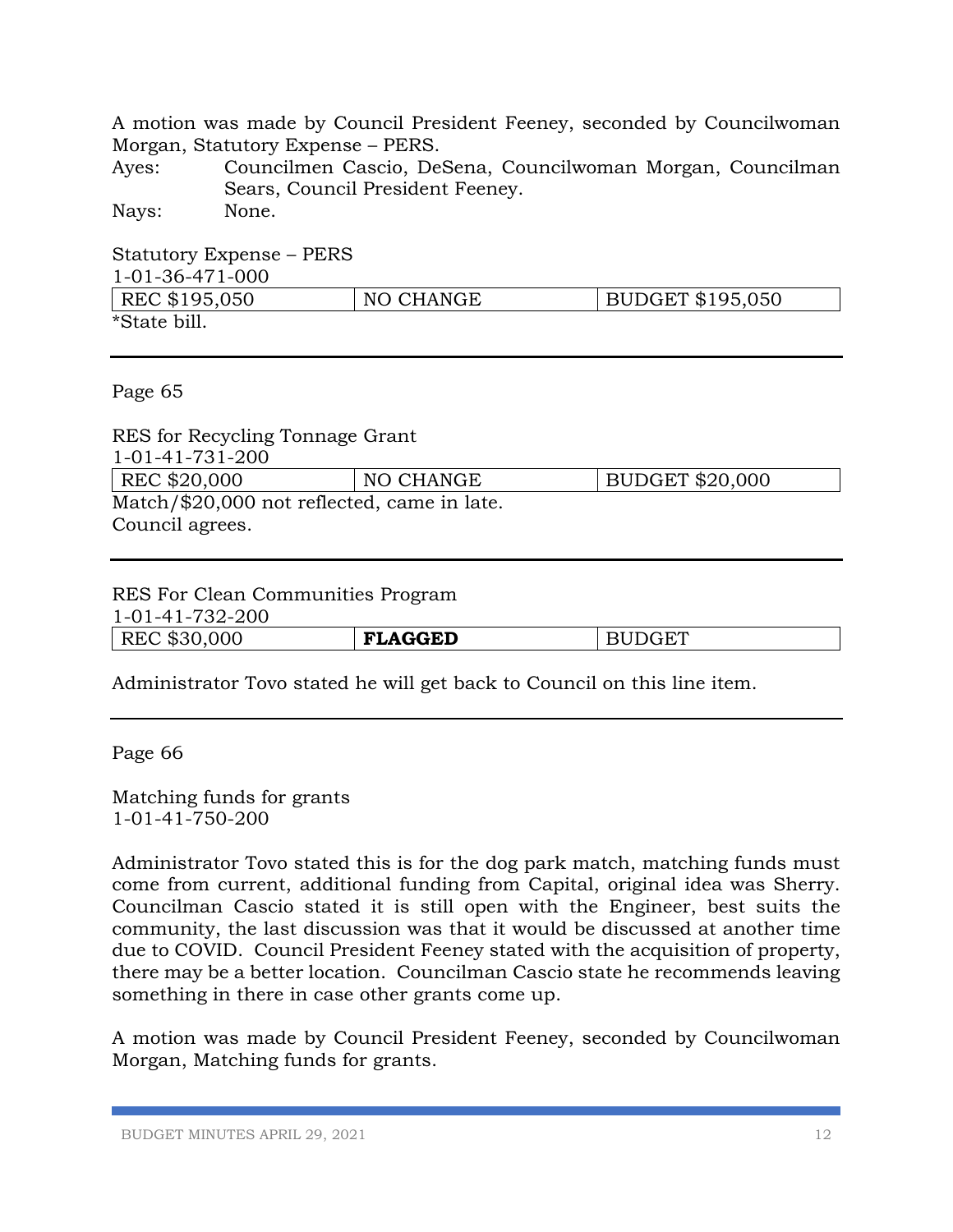Ayes: Councilmen Cascio, DeSena, Councilwoman Morgan, Councilman Sears, Council President Feeney.

Nays: None.

| Matching funds for grants<br>1-01-41-750-200 |           |                 |
|----------------------------------------------|-----------|-----------------|
| REC \$30,000                                 | NO CHANGE | BUDGET \$30,000 |

### Clean Communities Program EXC CAP 1-01-41-770-200 REC \$28,000 **FLAGGED** BUDGET

Administrator Tovo stated this is an addition by LVH, he will get back to Council.

Page 69

Public Defender- Other Expenses 1-01-43-495-200

| $\sqrt{2}$<br>$\mathbf{M} \cap \mathbf{D}$<br>400<br>R.<br>m<br>-NZ<br>.<br>$\mathbf{1}$<br>د ۱<br>www<br>$\sim$ |
|------------------------------------------------------------------------------------------------------------------|
|------------------------------------------------------------------------------------------------------------------|

Court Administrator Lynda Lasini explained the Public Defender gets paid \$200 per client/defendant. Last year due to COVID it wasn't a lot, now that everything is starting to open up, we put back into the budget the amount that was used the prior year.

Page 70

Capital Improvement Fund 1-01-44-902-200

Administrator Tovo stated these are our down payments on any BANS/Bonds.

A motion was made by Council President Feeney, seconded by Councilwoman Morgan, Capital Improvement Fund.

Councilman DeSena asked if Administrator Tovo has any further information as to what it is going to cost per resident, if we issue these bonds, over how many years, what we anticipate the rate being and so forth. Administrator Tovo replied the value is different years, he can give a rough estimate. Councilman DeSena asked if this could be tabled until we receive that number. Council President Feeney stated we did go through Capital Budget. Councilman DeSena stated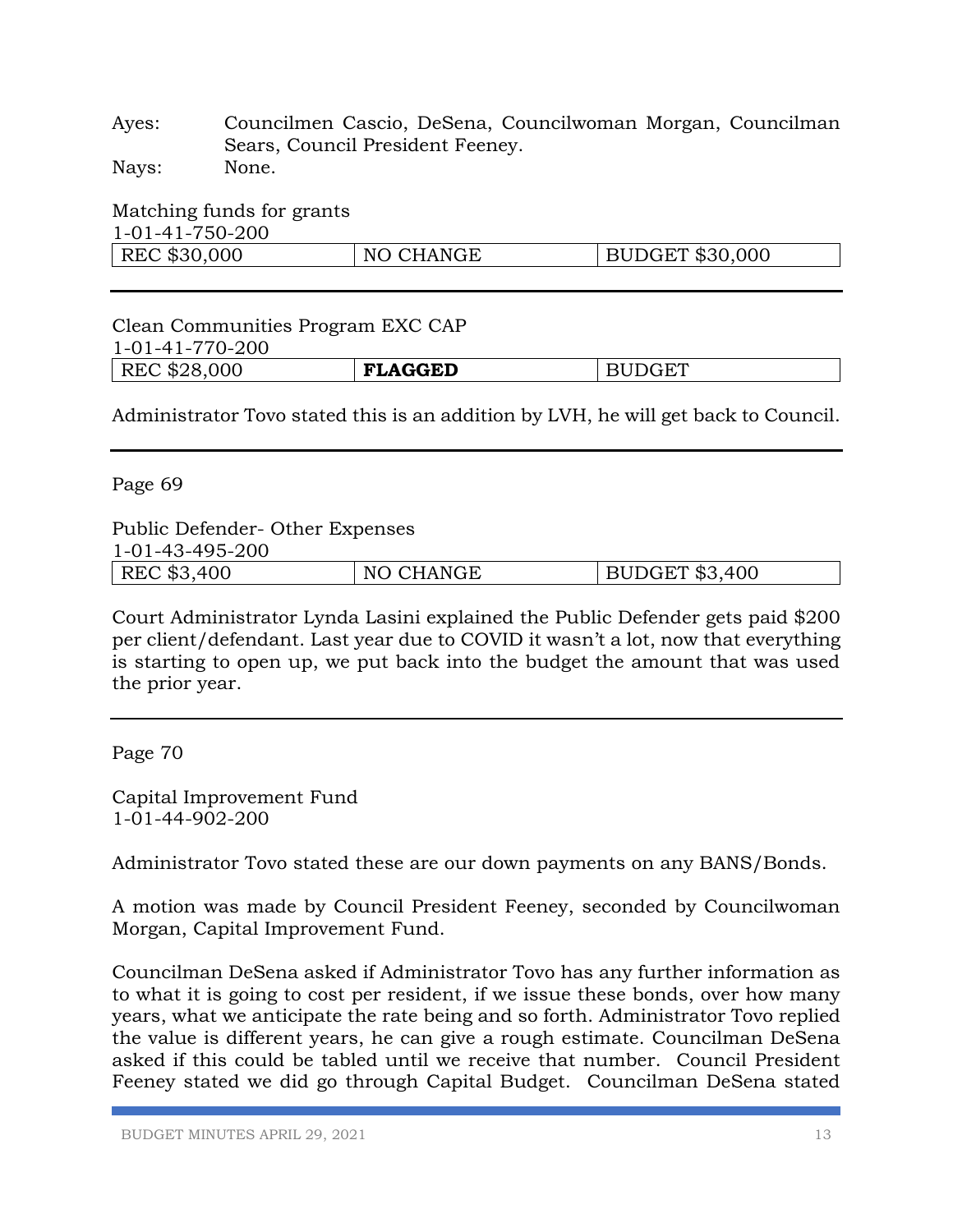but we don't have the cost of what it is going to cost the resident, that is what he is looking for. Administrator Tovo stated keep in mind the number he gives you will be an estimate, the bond caps will determine that. Councilman DeSena stated that information is needed so Council can make an informed decision. Council President Feeney stated the request was \$160,000, now it is \$100,000. Councilman DeSena stated we are taking another \$60,000 out of surplus. Administrator Tovo stated as he understands the question, what is the cost to the resident for the entire Capital Program? Councilman DeSena replied that is correct. Administrator Tovo stated the rough number is about \$14.00 per year, based on the average assessed home for  $20$  years. Councilman DeSena stated he will like to wait until Monday, he would like to go through the Capital Improvement Fund.

Capital Improvement Fund 1-01-44-902-200

| <b>`LAGGED</b><br>$\pi$<br>.000<br>$\blacksquare$<br>RE.<br>ጥ 1<br><i>IMM</i><br><b>ND</b><br>حسد |
|---------------------------------------------------------------------------------------------------|
|---------------------------------------------------------------------------------------------------|

Deferred Charges – Unfunded 1-01-46-870-100

Administrator Tovo asked to hold this line item until Monday, he would like to double check the rate on this. Council President Feeney asked if any information could be emailed ahead of time, that would be helpful.

Deferred Charges – Unfunded 1-01-46-870-100 REC \$19,547 **FLAGGED** BUDGET

Page 72

Emergency Appropriation BAN Interest 1-01-46-875-001

Administrator Tovo stated this emergency was due to the tropical storm that hit in August, this was offset by the proceeds from the municipal auction and the sale of Township property, it shows as a revenue, so this is a budget neutral.

*Council President Feeney requested a five-minute break.* 

*Break taken from 8:34 p.m. – 8:39 p.m.*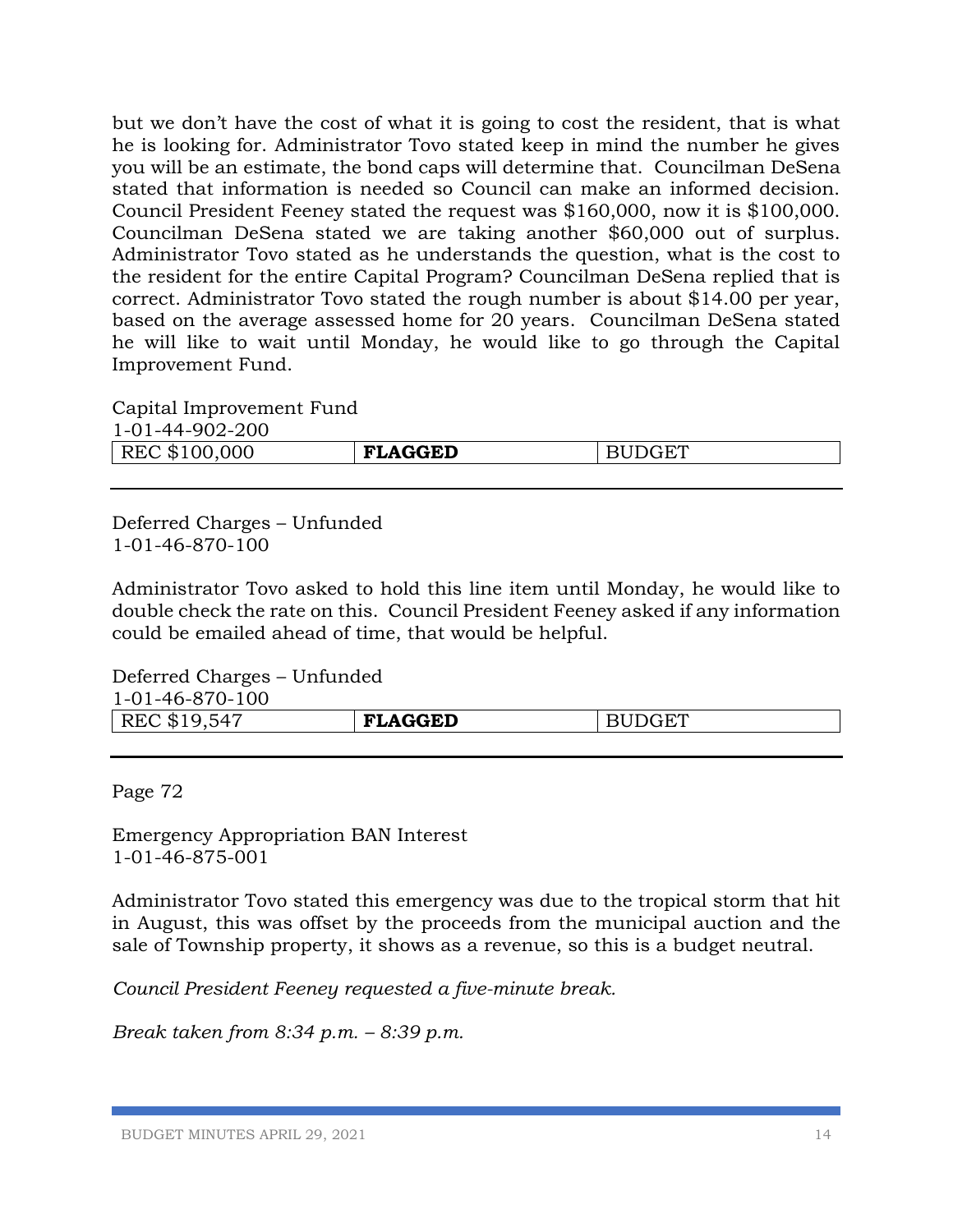Councilman DeSena asked on the above line item, we had \$89,000 last year, zero was spent, what was supposed to have been appropriated last year that wasn't done? Administrator Tovo replied that was actually an Emergency Appropriation, the \$89,000 had to be paid last year, the \$70,981 was a resolution passed by Council to cover storm damage caused by the tropical storm that hit us back in August, it goes to the following year, but this is budget neutral because the money we put in for the municipal auction and the sale of municipal property off-set this number. Councilman DeSena asked was the storm a FEMA reimbursement storm? Administrator Tovo replied after the fact.

Emergency Appropriation BAN Interest

| 1-01-46-875-001 |           |                        |
|-----------------|-----------|------------------------|
| REC \$70,981    | NO CHANGE | <b>BUDGET \$70,981</b> |
| Council agrees. |           |                        |

Reserve for Uncollected Taxes 1-01-50-899-000

Councilman DeSena asked why there is no audit trail for Reserve for Uncollected Taxes, was it used or is it missing. Administrator Tovo replied he will check on that. Councilman DeSena asked is Murty (Tax Assessor) okay with this? Administrator Tovo replied yes. Councilman Cascio asked is this spent every year or is it transferred? Councilman DeSena replied it is a surplus generator, every year we budget the \$715,000, we used to budget \$860,000, it was cut down, it is the surplus replenishment fund.

Reserve for Uncollected Taxes  $01-50.000.89$ 

| -1-01-50-899-000 |           |                         |
|------------------|-----------|-------------------------|
| REC \$715,000    | NO CHANGE | <b>BUDGET \$715,000</b> |
| Council agrees.  |           |                         |

Page 45

Recycling – Green Team 1-01-26-305-250

Councilman Sears stated the following:

Lincoln Park Development, request is \$10,000 for clean-up of park for Scout Projects, removal of dangerous and hazardous limbs.

Green Team Business recognition, request is \$300, plaques the Township receives from BT Specialties, Park Ridge.

BUDGET MINUTES APRIL 29, 2021 15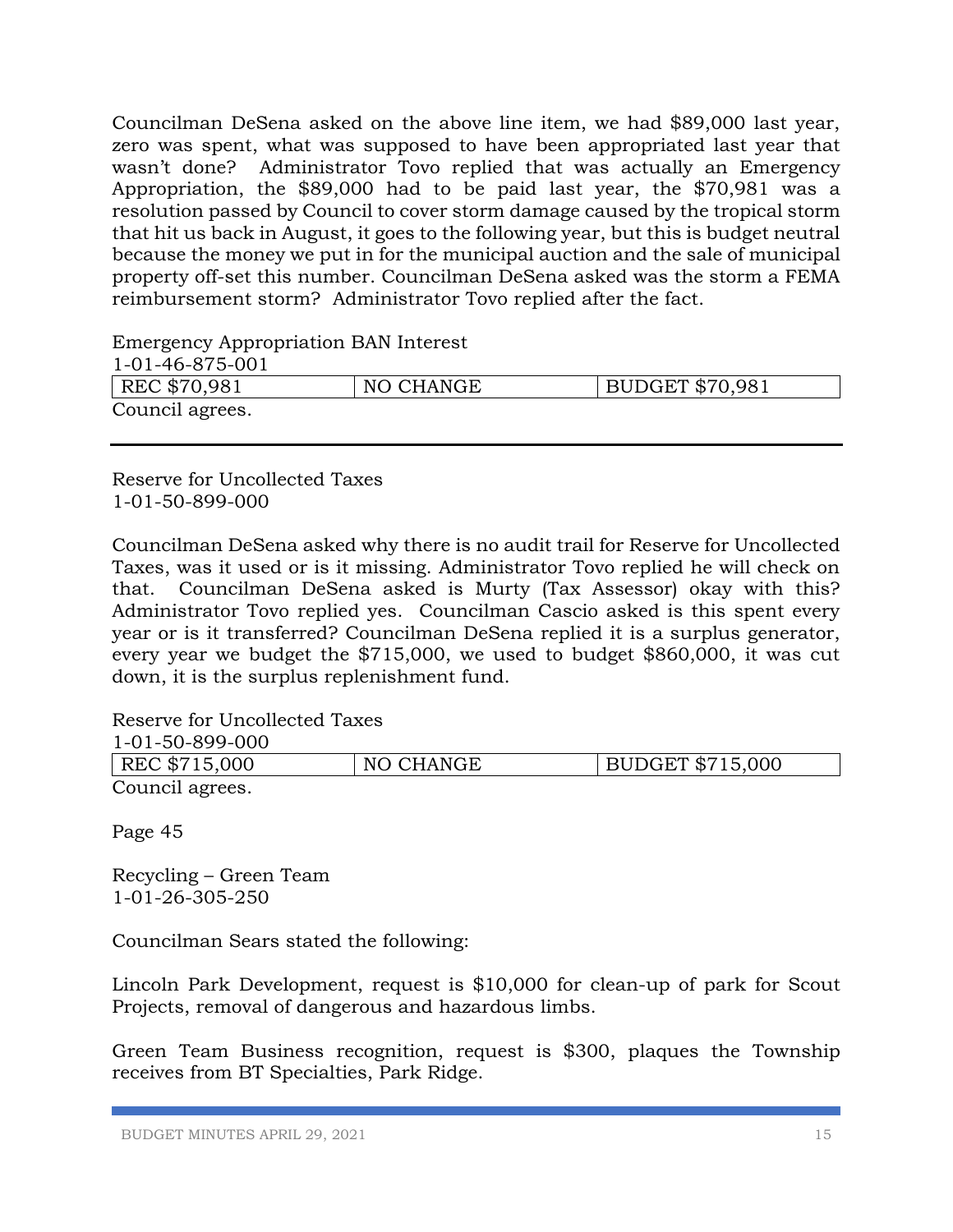2021 Bi-State Waterway Cleanup, request was \$1,000, reduced to \$500, due to a grant from Bergen County.

Green Team Handouts, request was \$3,000, reduced to \$2,000, inventory was done, this is for events such as Town Day.

Bike Racks, request is \$604.43, one is still needed down at Sherry Field. The bike rack at Clark Field was moved to Gardner.

Styrofoam Recycling request is \$1,000, was free until COVID, currently we are being charged per truck, it will be addressed at the County level.

Sherry Field Tree Planting/ Garden, request was \$6,500, reduced to \$3,500, hopefully will be able to get funding through the Forestry. Mayor Calamari stated we have an applicant in front of the Planning Board, who cannot do a two-forone replacement, he offered to start a tree bank, he has mentioned this to Councilman Sears.

Complete Streets Grant, request is \$1,000, last year the Township received the Silver Award, we are going to go for the Gold Award, one of the missing components was bicycle racks and bicycle crossing. We are meeting with Easy Ride, which is part of Rutgers University, Rick is going to be my lead, he has made up five bicycle routes, which was added to our Silver Certificate which was approved. The monies will cover any painting, bicycle signs or crossing. The plan will be reviewed by the Township Traffic Officer, Mike Glock, it is part of the Safe Streets to School, we are working with both the school and the Township. Councilman DeSena stated if you look at the NJDOT Local Aid Score-in Sheet, question number one is "Was this plan prepared by the Township Engineer?" we should reach out to our Township Engineer to find out what the cost would be. Councilman Sears stated the first step is to have the assistance through Rutgers to review our plan.

Recycling Bins, request was \$1,600, reduced to \$800, the \$800 will go to new erecycling bins, a vendor will come in, pick it up every two weeks, haul it away.

Community Garden, request was \$2,000, reduced to \$1,500, the Green Team supplies vegetables and herbs to seniors throughout the town, working with a local dealer he will give us some items for free. Council President Feeney stated if Councilman Sears runs short, and donations are needed let her know.

Green Team Training, request is \$700, that is for forestry CEU's that need to be maintained, 10 units per year, another Green Team member will take the core training to keep up certification for the Forestry Grant.